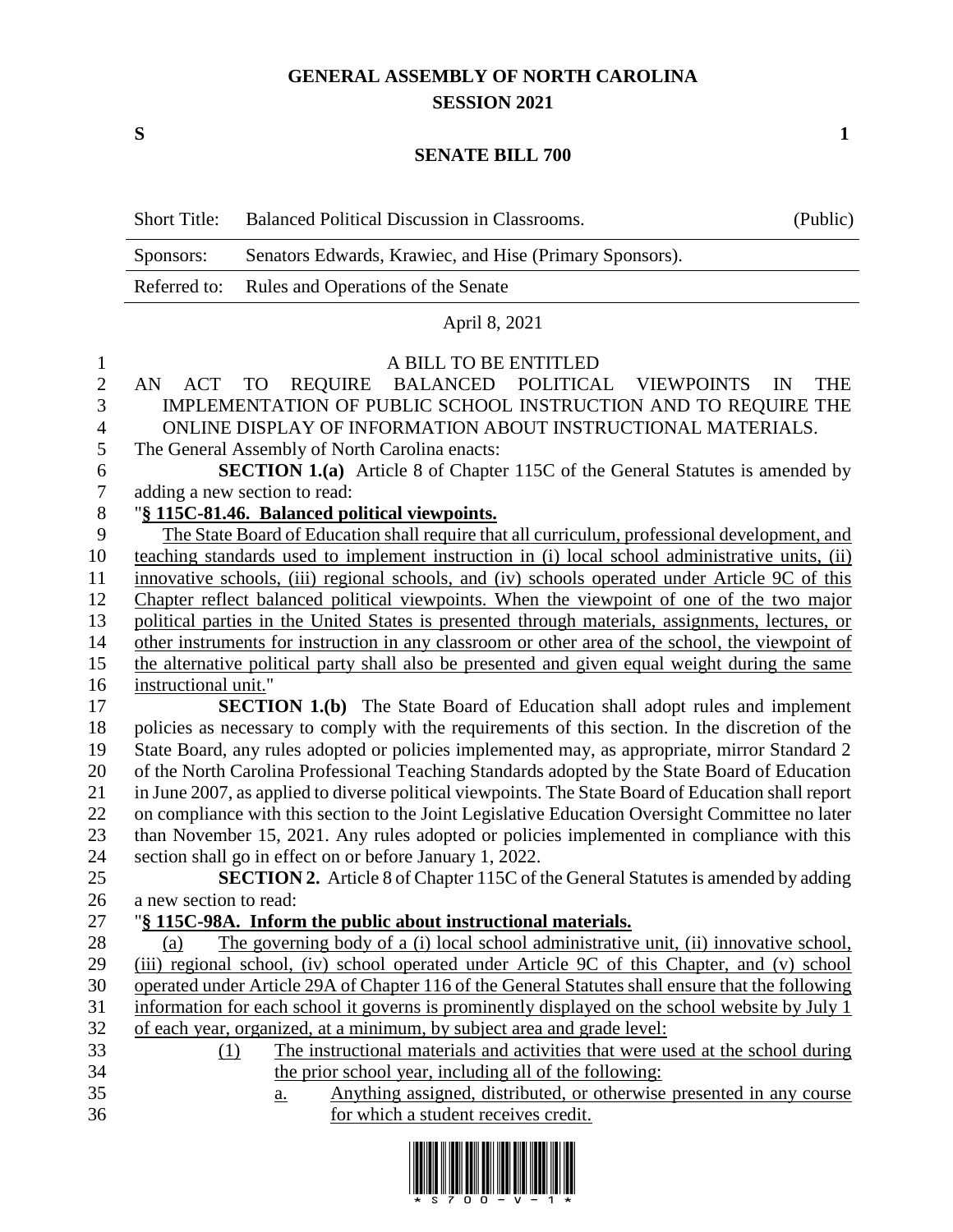|            |          | <b>General Assembly Of North Carolina</b>                                                          | <b>Session 2021</b> |
|------------|----------|----------------------------------------------------------------------------------------------------|---------------------|
|            |          | Any materials from among which students are required to select one<br>b.                           |                     |
|            |          | or more if the selection is restricted by the school.                                              |                     |
|            | (2)      | Any procedures for the documentation, review, or approval of the learning                          |                     |
|            |          | materials used for student instruction at the school, including by the principal,                  |                     |
|            |          | curriculum administrators, or other teachers.                                                      |                     |
| (b)        |          | The information displayed shall include the information necessary to identify the                  |                     |
|            |          | learning materials and activities used for instruction, including the title and the author,        |                     |
|            |          | organization, or website associated with each material and activity. Nothing in this section shall |                     |
|            |          | be construed to require the digital reproduction of the materials themselves or the separate       |                     |
|            |          | reporting of individual components of materials produced as a single volume.                       |                     |
| (c)        |          | A governing body that is responsible for the operation of schools with fewer than 500              |                     |
|            |          | students cumulatively is not required to comply with the requirements of this section.             |                     |
| <u>(d)</u> |          | The following definitions apply in this section:                                                   |                     |
|            | (1)      | Activities. – Any instructional task, including, but not limited                                   | to,                 |
|            |          | presentations, assemblies, lectures, or other activities or events facilitated by                  |                     |
|            |          | the school, excluding student presentations.                                                       |                     |
|            | (2)      | Instructional materials. - Any material used for instruction, including, but not                   |                     |
|            |          | limited to, all textbooks, other reading materials, videos, digital materials,                     |                     |
|            |          | websites, and other online applications."                                                          |                     |
|            |          | <b>SECTION 3.</b> G.S. 115C-12 is amended by adding a new subdivision to read:                     |                     |
|            | " $(9e)$ | Duty to Inform the Public About Instructional Materials. - The Board shall                         |                     |
|            |          | ensure that information about instructional materials for any school operated                      |                     |
|            |          | under Article 7A and Article 9C of this Chapter is prominently displayed on                        |                     |
|            |          | the website of the school, as required by G.S. 115C-98A."                                          |                     |
|            |          | <b>SECTION 4.</b> G.S. 115C-47 is amended by adding a new subdivision to read:                     |                     |
|            |          | "(58a) To Inform the Public About Instructional Materials. - Local boards of                       |                     |
|            |          | education shall ensure that information about instructional materials for each                     |                     |
|            |          | school in the local school administrative unit is prominently displayed on the                     |                     |
|            |          | website of the school, as required by G.S. 115C-98A."                                              |                     |
|            |          | <b>SECTION 5.</b> G.S. 115C-238.66 is amended by adding a new subdivision to read:                 |                     |
|            |          | $"(11a)$ Instructional materials. $-$ The board of directors shall ensure that information         |                     |
|            |          | about instructional materials is prominently displayed on the website of the                       |                     |
|            |          | regional school, in accordance with G.S. 115C-98A."                                                |                     |
|            |          | <b>SECTION 6.</b> G.S. 116-239.8 reads as rewritten:                                               |                     |
|            |          | "§ 116-239.8. Chancellor; powers and duties.                                                       |                     |
|            |          |                                                                                                    |                     |
| (b)        |          | The chancellor shall be the administrative head of a laboratory school approved by                 |                     |
|            |          | the Subcommittee and shall provide general direction for the establishment and operation of a      |                     |
|            |          | laboratory school. The chancellor, with advice and input from the advisory board established in    |                     |
|            |          | subdivision (1) of this subsection, shall adopt policies, operating procedures, and the courses of |                     |
|            |          | study to govern the operation of the laboratory school. The chancellor may designate the duties    |                     |
|            |          | required by this Article to other personnel as necessary. The chancellor shall also have the       |                     |
|            |          | following powers and duties:                                                                       |                     |
|            |          |                                                                                                    |                     |
|            | (2a)     | Balanced political viewpoints. – The chancellor shall require that all                             |                     |
|            |          | curriculum, professional development, and teaching standards used to                               |                     |
|            |          | implement instruction reflect balanced political viewpoints. When the                              |                     |
|            |          | viewpoint of one of the two major political parties in the United States is                        |                     |
|            |          | presented through materials, assignments, lectures, or other instruments for                       |                     |
|            |          | instruction in any classroom or other area of the school, the viewpoint of the                     |                     |